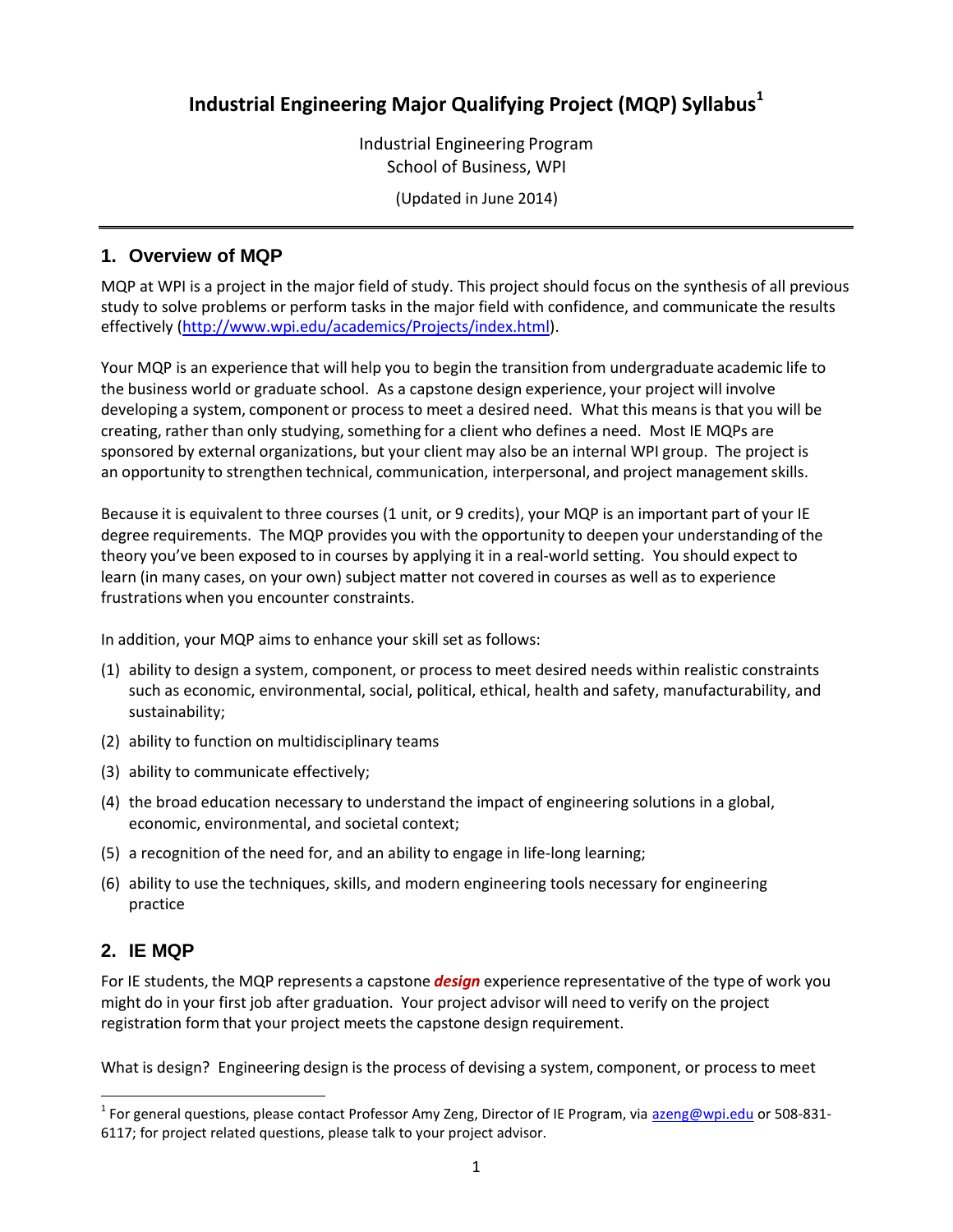desired needs. It is a decision-making process (often iterative), in which engineering sciences as well as basic science and mathematics are applied to develop a solution to a problem that meets stated objectives. In the field of IE, the engineering sciences include such areas as optimization, simulation, quality control techniques, financial methods, production planning and control, process analysis and improvement, facility layout, and human factors. Industrial engineering is focused on *integrating* systems, including such components as people, information, materials and equipment. Among the fundamental elements of the design process are the establishment of objectives and evaluation criteria, synthesis, analysis, construction, testing, and evaluation. It is essential to consider standards and to include constraints, which in reality limit potential solutions due to economic, safety, reliability and other factors.

Despite the difficulty in defining exactly what an MQP will involve, nearly all MQPs progress through the stages illustrated in the following chart. Keep in mind that project process is not really linear; you will probably return to an earlier stage as the project progresses because you learn more and encounter unexpected obstacles.



## **3. Expectations, Deliverables & Grading**

#### *Weekly Meetings and Group Work*

Completing an MQP can be a difficult technical problem, but it is often not the technical problemsthat slow you down the most! You will need to learn to work together to meet interim project milestones. To facilitate this process, you will meet with your project advisor regularly (usually once a week) to discuss your progress towards milestones and any problemsthat you've encountered.

Keep in mind that your faculty advisor and the company liaisons are guides or coaches rather than directors! You are expected to take responsibility for your own project by making decisions and taking initiative. If you get behind schedule, your advisor will be anxiousto hear you describe your plans for getting back on schedule.

Based on WPI's expectation, you should be spending approximately 17 hours per week per person per 1/3 unit (e.g., if you are doing 2/3 units of project work in one term, this would be 34 hours per week per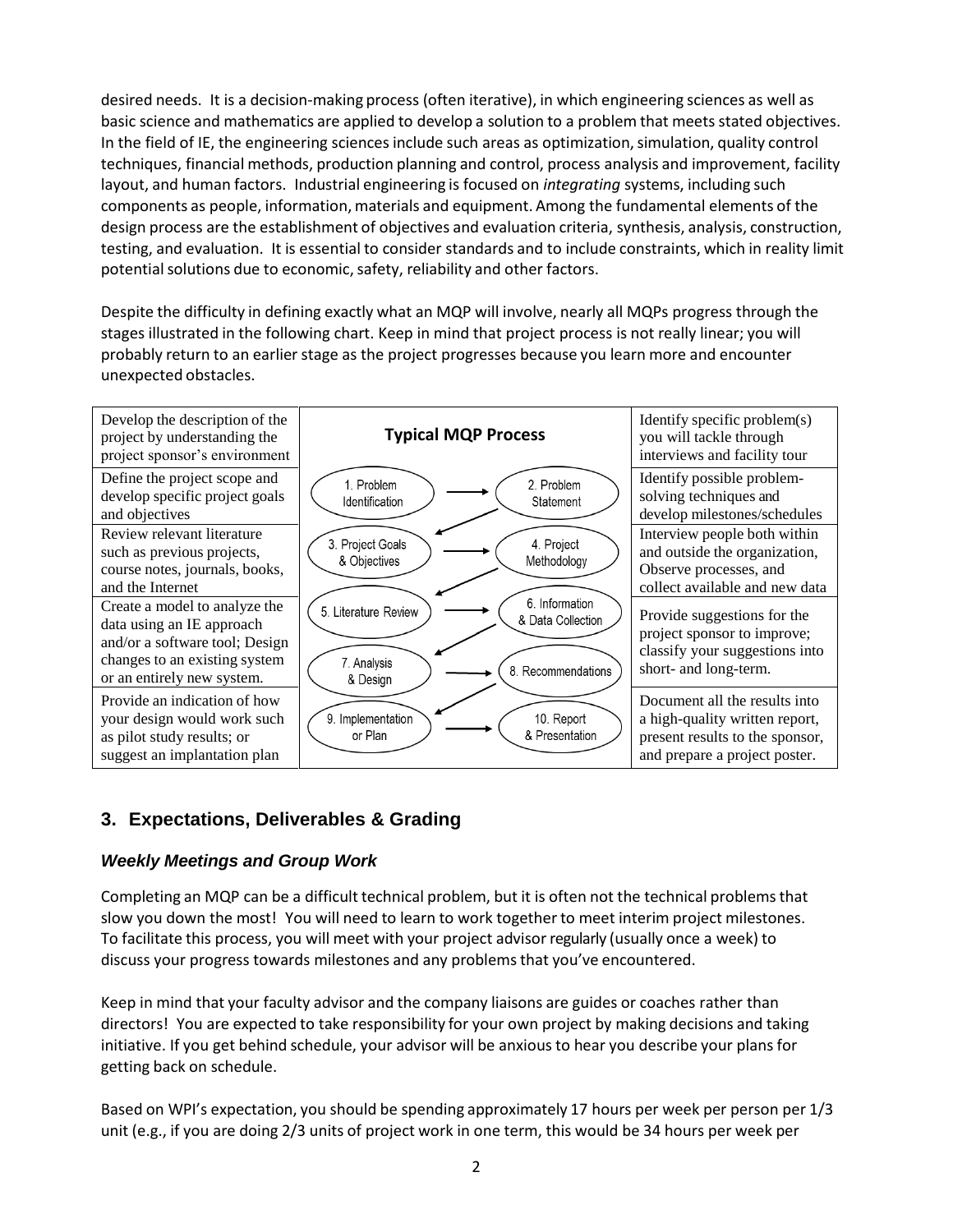person) working on the project. You need to find effective ways to allocate work among individuals, and each team member should take responsibilities.

Some project advisors will ask you to submit a weekly progress report, often by email, which contains:

- progress in last week what you have accomplished in the previous week
- weekly plan what you expect to accomplish in the coming week
- problems/obstacles/questions

Even if you don't formally submit a progress report, you can use the above as an agenda for each weekly meeting. Again, you are responsible for the project and you need to make sure that your advisor knows what you have accomplished. You need to play a role in setting the agenda!

### *Deliverables*

At a minimum, your project advisor will require that you complete the following as part of your MQP:

- (1) *Project Proposal* (Due no later than the end of the first 1/3 unit of work): Usually contains three Chapters:
	- $\circ$  Ch1: Introduction project motivation, background, problem statement, and goals and objectives
	- o Ch2: Literature Review background research about the problem and the methodology to be used.
	- $\circ$  Ch3: Methodology a project schedule indicating the expected completion time of project milestones and associated methods to be employed
- (2) *Project Report* (Due immediately at the end of the project or the University's mandated deadline): While each report may have different number of chapters and components, the following items are particularly important and will be reviewed:
	- o Abstract: no more than 80 words
	- o Introduction
	- o Project objective(s)
	- o Metrics are used to tell how well the objective was achieved
	- o Background/Literature review
	- o Methodology
	- o Analysis
	- o Conclusions/Recommendations
		- $\circ$  In addition to recommendations, remember to include the discussion of testing and implementation. If the project team is unable to implement, an implementation plan including specific steps, priorities, and how constraints or barriers might be minimized should be provided
	- o Reflection on the project (required for IE students)
		- o *Discussion of design in the context of the project*
			- Using a definition of engineering design as discussed in Section 2, identify what has been designed (e.g., a process, a quality control tool, etc.) and describe how the design process is applied.
		- o *Discussion of constraints considered in the design*

What constraints, including economic, environmental, social, political, ethical, health and safety, manufacturability, and/or sustainability are considered? And how are they handled in the design alternatives?

o *Discussion of the need for life-long learning*

What are your overall project experiences? What have you learned from the project not covered in the coursework? How would you continue the learning endeavor?

o References and bibliography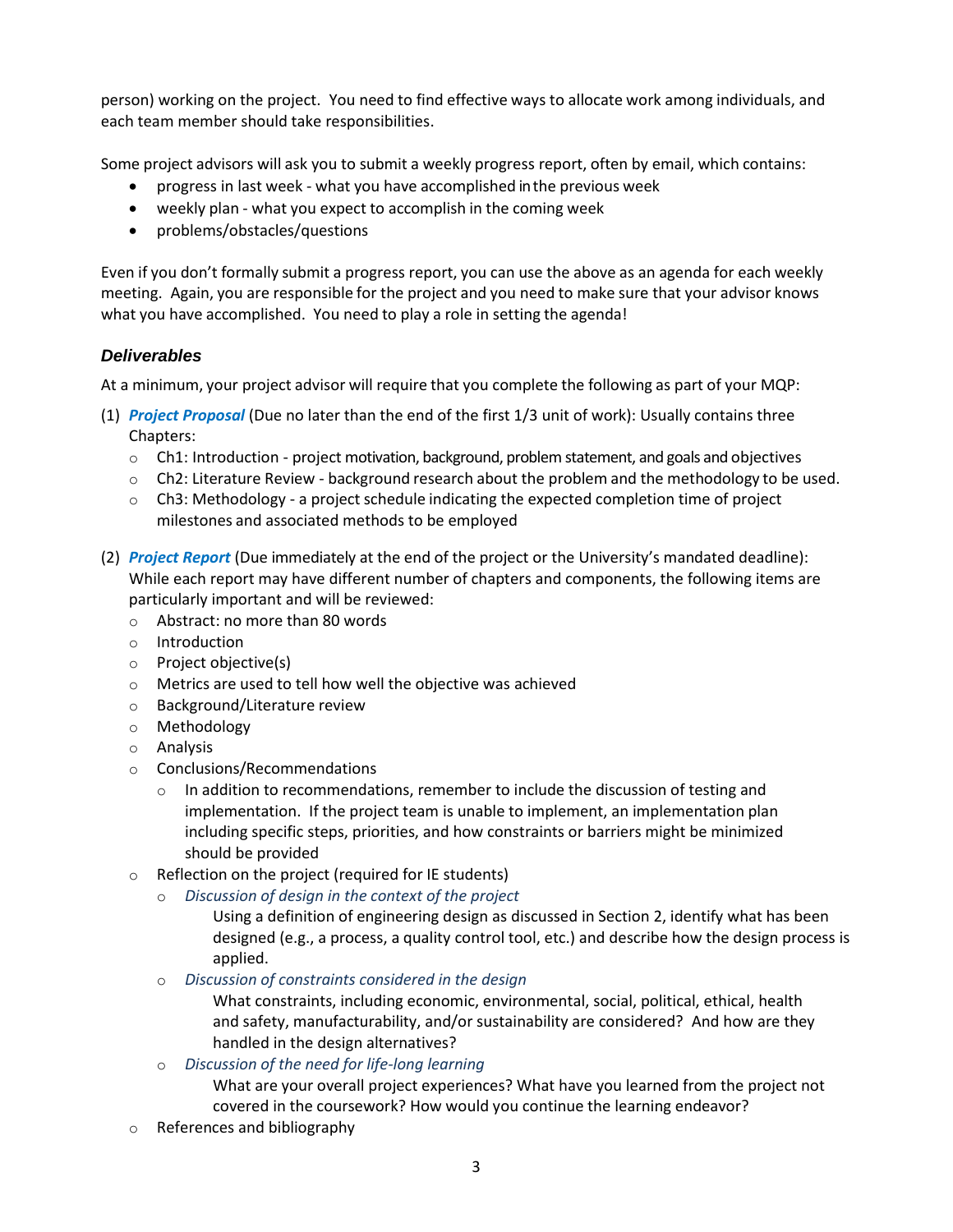- (3) *Oral Presentation*: At least two presentations:
	- o Poster presentation on Project Presentation Day in April
		- o Refer to<http://www.wpi.edu/Academics/ATC/Media/poster-design.html> for poster design tips and templates;
		- $\circ$  Your poster must be printed at Academic Technology Office (ATC) and the cost will be covered by the School;
		- $\circ$  If you think your project deserves recognition, you can self-nominate the project to participate in the Annual Provost's Best MQP Award. The solicitation email for nominations is usually sent out in mid-March;
	- o A formal oral presentation to the sponsor of the MQP.

## *Grading Standards*

The WPI faculty recently endorsed the following grading guidelines for MQPs:

- (1) Each term a student is registered for a project, the student receives a grade reflecting the advisor's judgment of accomplishmentsfor that term. Note that the team members may receive different grades in each term reflecting different levels of performance;
- (2) Upon completion of the project, students will receive an overall project grade. It is important to note that this grade reflects not only the final products of the project (e.g., results, reports, etc.), but also the *process* by which they were attained. No amount of last-minute effort should turn a mediocre project effort into an A.
- (3) The available grades and their interpretations are as follows:
	- **A:** a grade denoting a consistently excellent effort and attaining the stated project goals.
	- **B:** a grade denoting a consistently good effort and attaining the stated project goals.
	- **C:** a grade denoting an acceptable effort and partially attaining the stated project goals.
	- **SP:** a grade denoting an effort sufficient for the granting of the credit for which the student is registered. This grade provides students with no feedback, and its use is discouraged except for special circumstances.
	- **NA:** a grade denoting an effort unacceptable for the credit for which the student is registered. Note that this grade is entered into the student's transcript.
	- **NR:** a grade denoting an effort insufficient for the credit for which the student is registered. This grade is appropriate when the project has not proceeded due to circumstances beyond the control of the student, or for project extensions which do not represent the full amount of credit for which the student is registered.
- (4) The results of a project should be such that an outside reviewer would reasonably deem the project as being worthy of the credit and grade given, based on evidence such as the project report.
- (5) In light of the above grading criteria, it is strongly suggested that a formal project proposal or contract be developed early in the project activity, so that all participantsin the activity have a clear understanding of the project goals and the expectations of both the advisor and the student team.

It is important to recognize that projects receiving "B" grades are good projects, in which all project goals are attained. As in your classes, a project grade of an "A" reflects outstanding effort and project process as well as outcome. Your advisor should discuss with you about his/her definition of outstanding work, perhaps through examples. You should also ask for feedback as the project progresses.